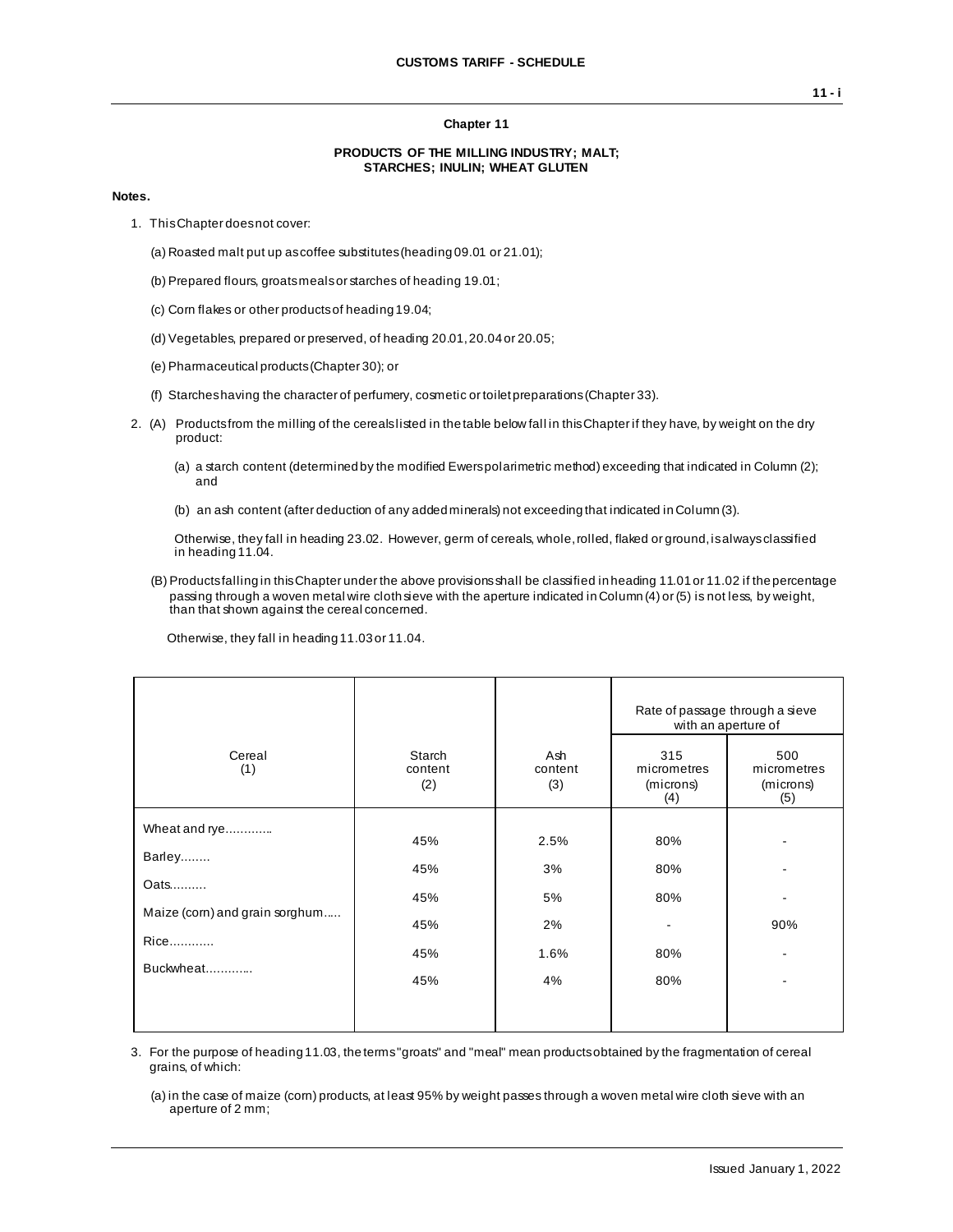(b) in the case of other cereal products, at least 95% by weight passes through a woven metal wire cloth sieve with an aperture of 1.25 mm.

## **Supplementary Note**.

1. For goods classified under tariff item No. 1108.11.10, 1108.11.20, 1108.19.11, 1108.19.12 or 1108.19.90, when in packages of a weight not exceeding 1 kg each, the weight of the packaging shall be included in the weight of the goods fo r the purpose of calculating the customs duties on the goods.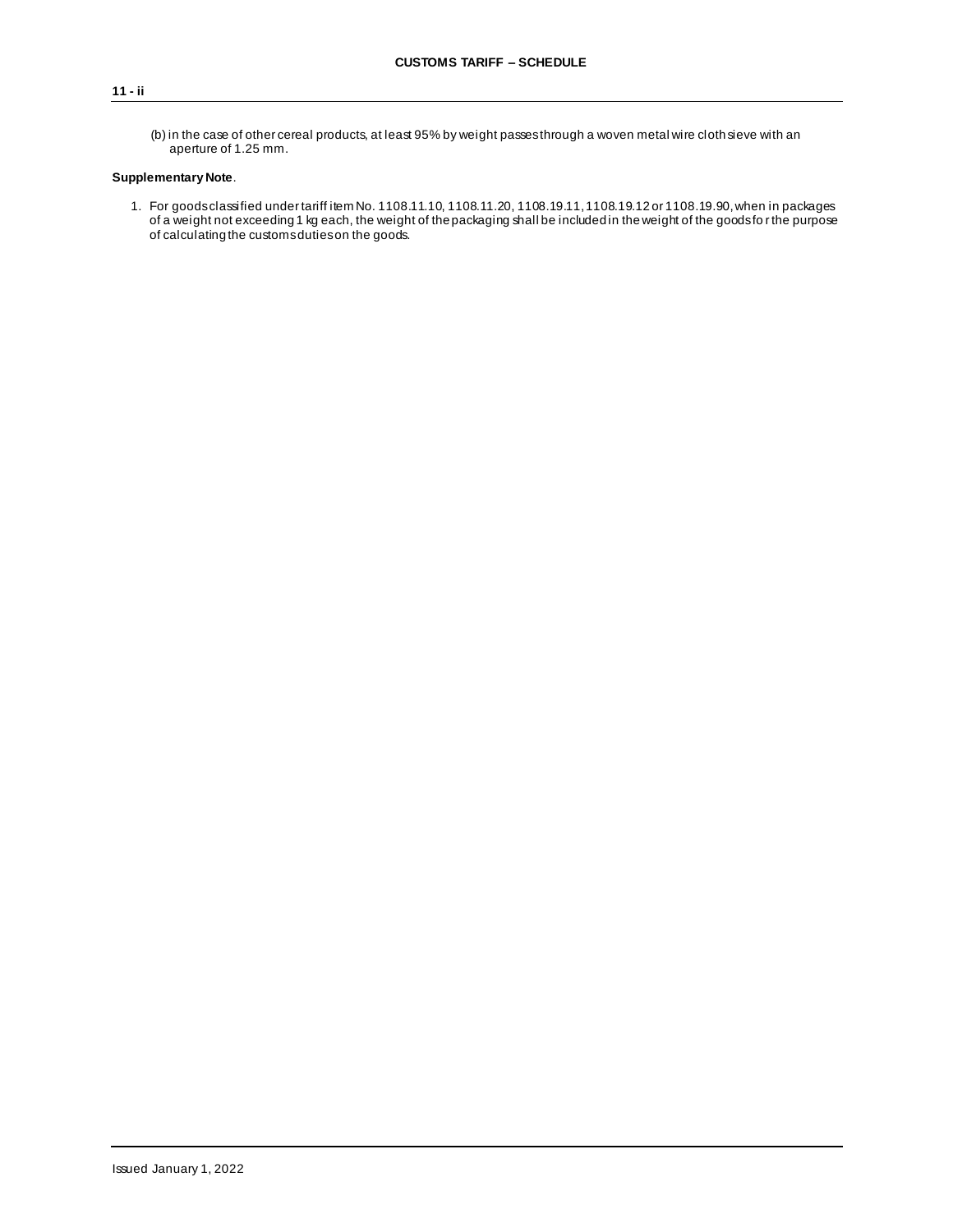## **CUSTOMS TARIFF - SCHEDULE**

| <b>Tariff</b><br>Item | <b>SS</b><br><b>Description of Goods</b>       | Unit of<br>Meas. | <b>MFN</b><br>Tariff | Applicable<br><b>Preferential Tariffs</b>                                                                                                |
|-----------------------|------------------------------------------------|------------------|----------------------|------------------------------------------------------------------------------------------------------------------------------------------|
| 1101.00               | Wheat or meslin flour.                         |                  |                      |                                                                                                                                          |
|                       | 1101.00.10 00 - - - Within access commitment   | <b>TNE</b>       | Free                 | CCCT, LDCT, UST,<br>MXT, CIAT, CT, CRT, IT,<br>PT, COLT, JT, PAT, HNT,<br>KRT, CEUT, UAT,<br>CPTPT, UKT: Free                            |
|                       | 1101.00.20 00 - - - Over access commitment     | <b>TNE</b>       |                      | \$139.83/tonne LDCT, UST, MXT, CIAT,<br>CT, CRT, PT, COLT, JT,<br>PAT, HNT, KRT, CEUT,<br>UAT, UKT: Free<br>CPTPT: \$76.27/tonne         |
| 11.02                 | Cereal flours other than of wheat or meslin.   |                  |                      |                                                                                                                                          |
|                       | 1102.20.00 00 -Maize (corn) flour              | <b>KGM</b>       | Free                 | CCCT, LDCT, GPT, UST,<br>MXT, CT, CRT, IT, PT,<br>COLT, JT, PAT, HNT,<br>KRT, CEUT, UAT,<br>CPTPT, UKT: Free                             |
| 1102.90               | -Other                                         |                  |                      |                                                                                                                                          |
|                       | - - - Barley flour:                            |                  |                      |                                                                                                                                          |
|                       | 1102.90.11 00 - - - - Within access commitment | <b>KGM</b>       | Free                 | CCCT, LDCT, UST,<br>MXT, CT, CRT, IT, PT,<br>COLT, JT, PAT, HNT,<br>KRT, CEUT, UAT,<br>CPTPT, UKT: Free                                  |
|                       | 1102.90.12 00 - - - - Over access commitment   | <b>TNE</b>       | plus 8.5%            | \$213.80/tonne LDCT, UST, MXT, CT,<br>CRT, PT, COLT, JT, PAT,<br>HNT, KRT, CEUT, UAT,<br>UKT: Free<br>CPTPT: \$116.61/tonne<br>plus 4.5% |
|                       | 1102.90.20 00 - - - Rice flour                 | KGM              | Free                 | CCCT, LDCT, GPT, UST,<br>MXT, CIAT, CT, CRT, IT,<br>PT, COLT, JT, PAT, HNT,<br>KRT, CEUT, UAT,<br>CPTPT, UKT: Free                       |
|                       | 1102.90.30 00 - - - Rye flour                  | KGM              | Free                 | CCCT, LDCT, GPT, UST,<br>MXT, CIAT, CT, CRT, IT,<br>PT, COLT, JT, PAT, HNT,<br>KRT, CEUT, UAT,<br>CPTPT, UKT: Free                       |

 $\blacksquare$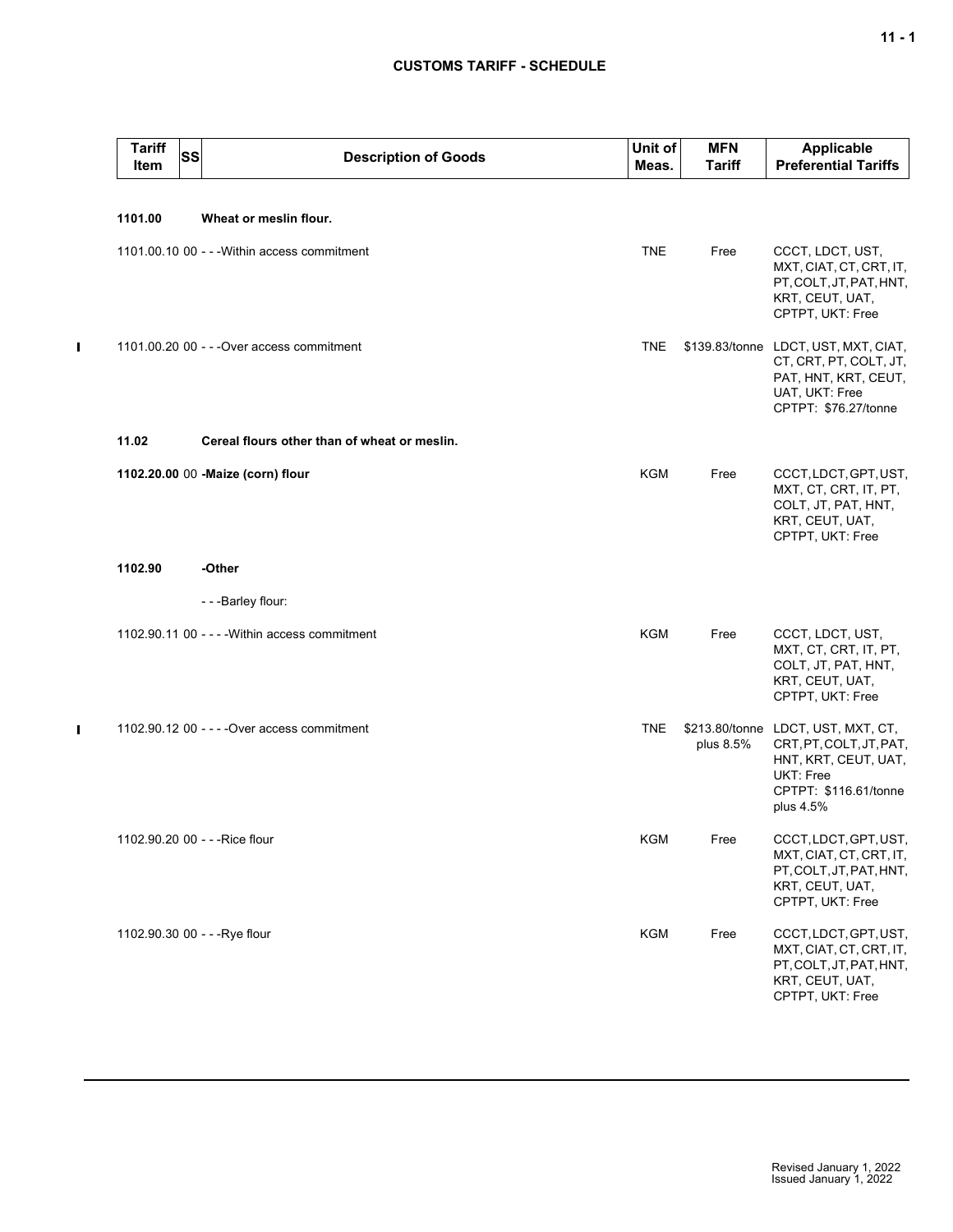| <b>Tariff</b><br>Item     | <b>SS</b> | <b>Description of Goods</b>                    | Unit of<br>Meas.         | <b>MFN</b><br><b>Tariff</b> | <b>Applicable</b><br><b>Preferential Tariffs</b>                                                                                        |
|---------------------------|-----------|------------------------------------------------|--------------------------|-----------------------------|-----------------------------------------------------------------------------------------------------------------------------------------|
| 1102.90.90 00 - - - Other |           |                                                | <b>KGM</b>               | Free                        | CCCT, LDCT, GPT, UST,<br>MXT, CT, CRT, IT, PT,<br>COLT, JT, PAT, HNT,<br>KRT, CEUT, UAT,<br>CPTPT, UKT: Free                            |
| 11.03                     |           | Cereal groats, meal and pellets.               |                          |                             |                                                                                                                                         |
|                           |           | -Groats and meal:                              |                          |                             |                                                                                                                                         |
| 1103.11                   |           | --Of wheat                                     |                          |                             |                                                                                                                                         |
|                           |           | 1103.11.10 00 - - - Within access commitment   | <b>TNE</b>               | Free                        | CCCT, LDCT, UST,<br>MXT, CT, CRT, IT, PT,<br>COLT, JT, PAT, HNT,<br>KRT, CEUT, UAT,<br>CPTPT, UKT: Free                                 |
|                           |           | 1103.11.20 00 - - - Over access commitment     | <b>TNE</b>               |                             | \$105.33/tonne LDCT, UST, MXT, CT,<br>CRT.PT.COLT.JT.PAT.<br>HNT, KRT, CEUT, UAT,<br>UKT: Free<br>CPTPT: \$57.45/tonne                  |
| 1103.13.00                |           | --Of maize (corn)                              |                          | Free                        | CCCT, LDCT, GPT, UST,<br>MXT, CIAT, CT, CRT, IT,<br>PT, COLT, JT, PAT, HNT,<br>KRT, CEUT, UAT,<br>CPTPT, UKT: Free                      |
|                           |           |                                                | <b>TNE</b><br><b>TNE</b> |                             |                                                                                                                                         |
| 1103.19                   |           | - - Of other cereals                           |                          |                             |                                                                                                                                         |
|                           |           | - - - Of barley:                               |                          |                             |                                                                                                                                         |
|                           |           | 1103.19.11 00 - - - - Within access commitment | <b>TNE</b>               | Free                        | CCCT, LDCT, GPT, UST,<br>MXT, CT, CRT, IT, PT,<br>COLT, JT, PAT, HNT,<br>KRT, CEUT, UAT,<br>CPTPT, UKT: Free                            |
|                           |           | 1103.19.12 00 - - - - Over access commitment   | TNE                      | plus 6.5%                   | \$177.50/tonne LDCT, UST, MXT, CT,<br>CRT, PT, COLT, JT, PAT,<br>HNT, KRT, CEUT, UAT,<br>UKT: Free<br>CPTPT: \$96.81/tonne<br>plus 3.5% |
| 1103.19.90                |           | ---Other                                       |                          | Free                        | CCCT, LDCT, GPT, UST,<br>MXT, CIAT, CT, CRT, IT,<br>PT, COLT, JT, PAT, HNT,<br>KRT, CEUT, UAT,<br>CPTPT, UKT: Free                      |
|                           |           |                                                | <b>TNE</b>               |                             |                                                                                                                                         |
|                           |           |                                                | <b>KGM</b>               |                             |                                                                                                                                         |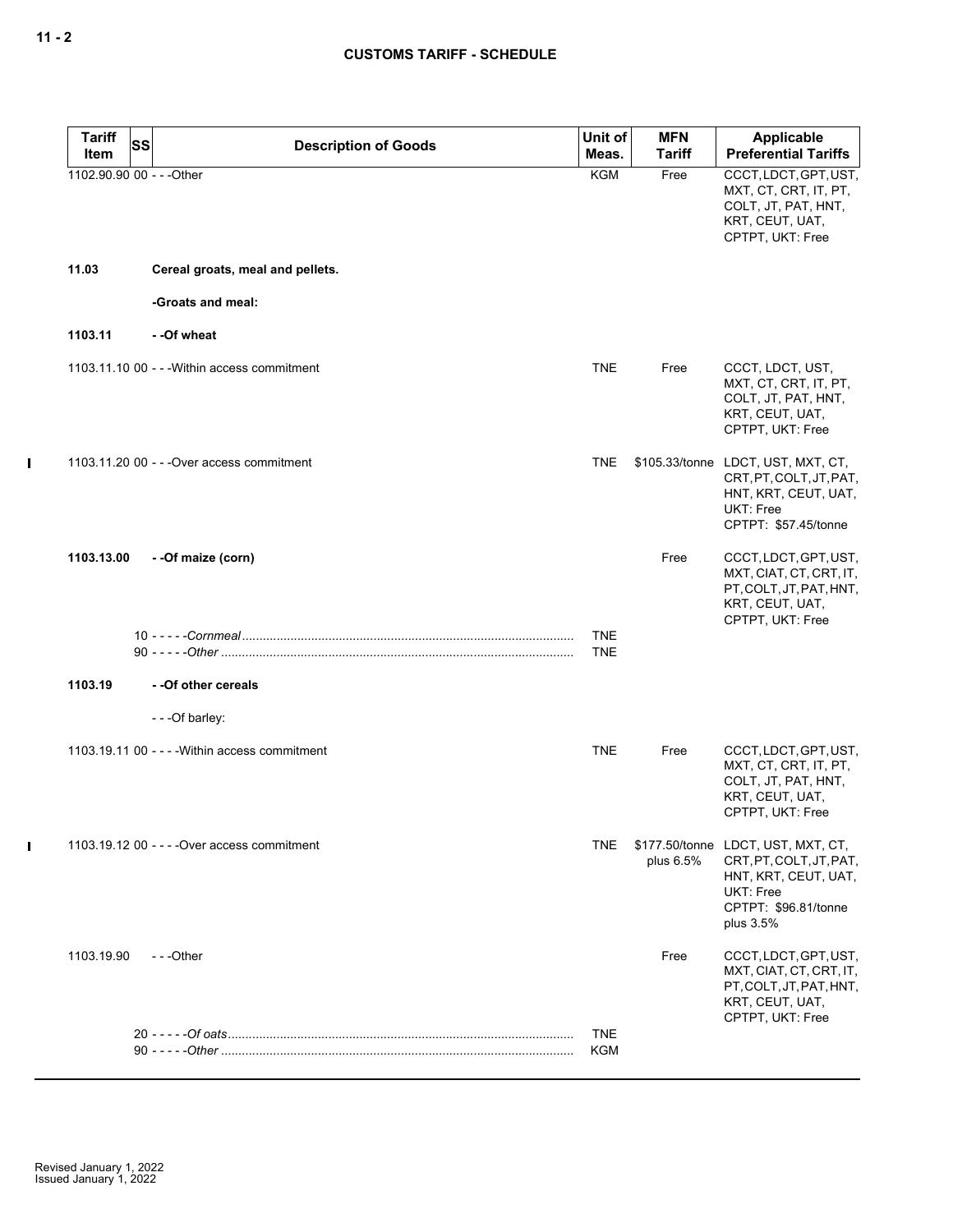| <b>Tariff</b><br>Item     | <b>SS</b> | <b>Description of Goods</b>                                                                                                                                                             | Unit of<br>Meas. | <b>MFN</b><br><b>Tariff</b> | <b>Applicable</b><br><b>Preferential Tariffs</b>                                                                         |
|---------------------------|-----------|-----------------------------------------------------------------------------------------------------------------------------------------------------------------------------------------|------------------|-----------------------------|--------------------------------------------------------------------------------------------------------------------------|
| 1103.20                   |           | -Pellets                                                                                                                                                                                |                  |                             |                                                                                                                          |
|                           |           | - - - Of wheat:                                                                                                                                                                         |                  |                             |                                                                                                                          |
|                           |           | 1103.20.11 00 - - - - Within access commitment                                                                                                                                          | <b>KGM</b>       | Free                        | CCCT, LDCT, GPT, UST,<br>MXT, CT, CRT, IT, PT,<br>COLT, JT, PAT, HNT,<br>KRT, CEUT, UAT,<br>CPTPT, UKT: Free             |
|                           |           | 1103.20.12 00 - - - - Over access commitment                                                                                                                                            | <b>TNE</b>       | \$98.60/tonne<br>plus 7%    | LDCT, UST, MXT, CT,<br>CRT, PT, COLT, JT, PAT,<br>HNT, KRT, CEUT, UAT,<br>UKT: Free<br>CPTPT: \$53.78/tonne<br>plus 3.5% |
|                           |           | - - - Of barley:                                                                                                                                                                        |                  |                             |                                                                                                                          |
|                           |           | 1103.20.21 00 - - - - Within access commitment                                                                                                                                          | <b>KGM</b>       | Free                        | CCCT, LDCT, GPT, UST,<br>MXT, CT, CRT, IT, PT,<br>COLT, JT, PAT, HNT,<br>KRT, CEUT, UAT,<br>CPTPT, UKT: Free             |
|                           |           | 1103.20.22 00 - - - - Over access commitment                                                                                                                                            | <b>TNE</b>       | \$15.90/tonne<br>plus 7%    | LDCT, UST, MXT, CT,<br>CRT, PT, COLT, JT, PAT,<br>HNT, KRT, CEUT, UAT,<br>UKT: Free<br>CPTPT: \$8.67/tonne<br>plus 3.5%  |
| 1103.20.90 00 - - - Other |           |                                                                                                                                                                                         | <b>KGM</b>       | Free                        | CCCT, LDCT, GPT, UST,<br>MXT, CT, CRT, IT, PT,<br>COLT, JT, PAT, HNT,<br>KRT, CEUT, UAT,<br>CPTPT, UKT: Free             |
| 11.04                     |           | Cereal grains otherwise worked (for example, hulled, rolled, flaked,<br>pearled, sliced or kibbled), except rice of heading 10.06; germ of cereals,<br>whole, rolled, flaked or ground. |                  |                             |                                                                                                                          |
|                           |           | -Rolled or flaked grains:                                                                                                                                                               |                  |                             |                                                                                                                          |
| 1104.12.00 00 - - Of oats |           |                                                                                                                                                                                         | <b>TNE</b>       | Free                        | CCCT, LDCT, GPT, UST,<br>MXT, CIAT, CT, CRT, IT,<br>PT, COLT, JT, PAT, HNT,<br>KRT, CEUT, UAT,<br>CPTPT, UKT: Free       |
| 1104.19                   |           | - - Of other cereals                                                                                                                                                                    |                  |                             |                                                                                                                          |
|                           |           | - - - Of wheat:                                                                                                                                                                         |                  |                             |                                                                                                                          |
|                           |           |                                                                                                                                                                                         |                  |                             |                                                                                                                          |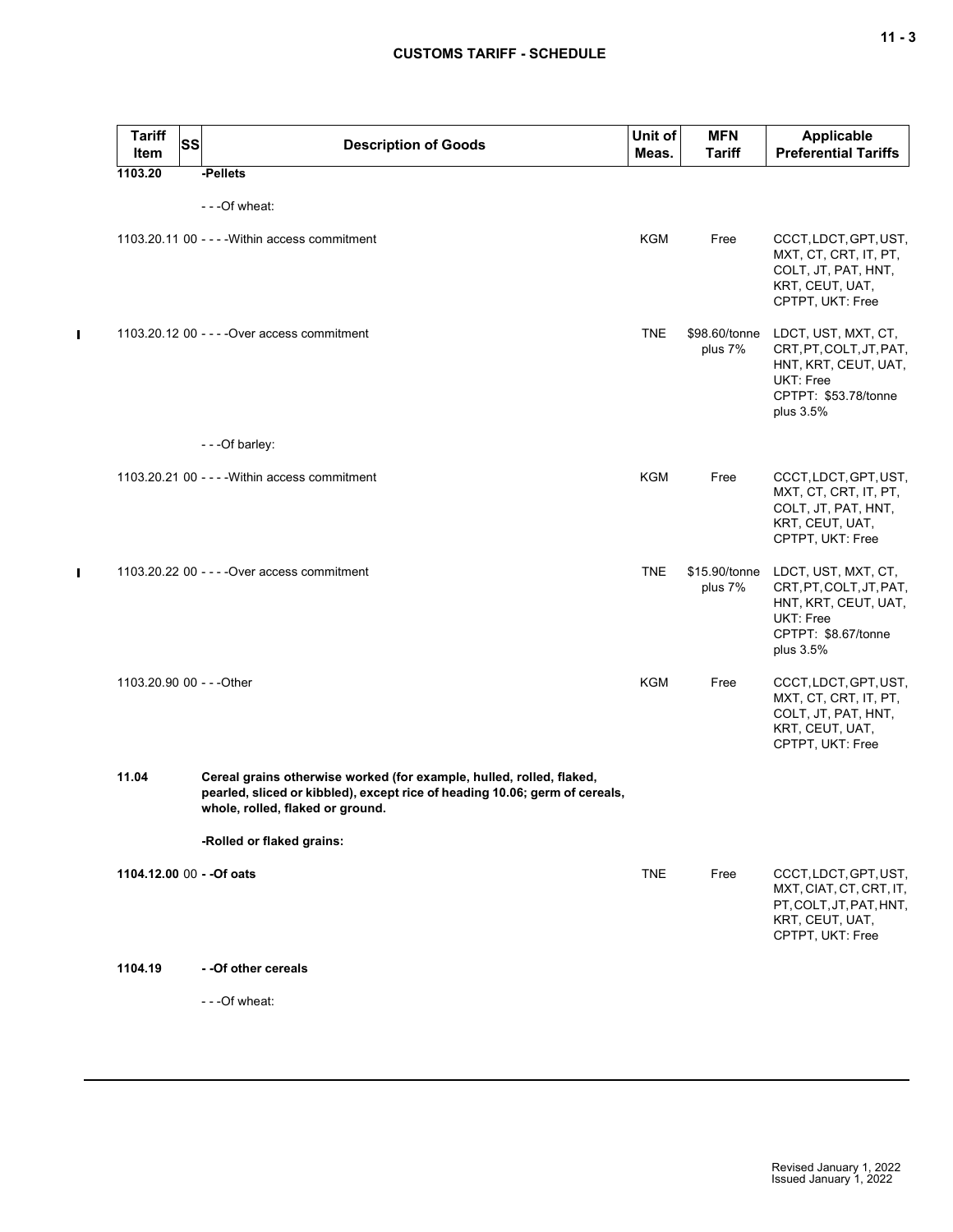|              | <b>Tariff</b>             | SS | <b>Description of Goods</b>                                             | Unit of    | <b>MFN</b>    | <b>Applicable</b>                                                                                                                              |
|--------------|---------------------------|----|-------------------------------------------------------------------------|------------|---------------|------------------------------------------------------------------------------------------------------------------------------------------------|
|              | Item                      |    |                                                                         | Meas.      | <b>Tariff</b> | <b>Preferential Tariffs</b>                                                                                                                    |
|              |                           |    | 1104.19.11 00 - - - - Within access commitment                          | <b>KGM</b> | Free          | CCCT, LDCT, GPT, UST,<br>MXT, CT, CRT, IT, PT,<br>COLT, JT, PAT, HNT,<br>KRT, CEUT, UAT,<br>CPTPT, UKT: Free                                   |
| $\mathbf{I}$ |                           |    | 1104.19.12 00 - - - - Over access commitment                            | <b>TNE</b> | plus 7%       | \$106.50/tonne LDCT, UST, MXT, CT,<br>CRT, PT, COLT, JT, PAT,<br>HNT, KRT, CEUT, UAT,<br>UKT: Free<br>CPTPT: \$58.09/tonne<br>plus 3.5%        |
|              |                           |    | - - - Of barley:                                                        |            |               |                                                                                                                                                |
|              |                           |    | 1104.19.21 00 - - - - Within access commitment                          | <b>KGM</b> | Free          | CCCT, LDCT, UST,<br>MXT, CT, CRT, IT, PT,<br>COLT, JT, PAT, HNT,<br>KRT, CEUT, UAT,<br>CPTPT, UKT: Free                                        |
| $\mathbf{I}$ |                           |    | 1104.19.22 00 - - - - Over access commitment                            | <b>TNE</b> | plus 8.5%     | \$177.50/tonne LDCT, UST, MXT, CT,<br>CRT, PT, COLT, JT, PAT,<br>HNT, KRT, CEUT, UAT,<br><b>UKT: Free</b><br>CPTPT: \$96.81/tonne<br>plus 4.5% |
|              | 1104.19.90 00 - - - Other |    |                                                                         | <b>KGM</b> | Free          | CCCT, LDCT, GPT, UST,<br>MXT, CT, CRT, IT, PT,<br>COLT, JT, PAT, HNT,<br>KRT, CEUT, UAT,<br>CPTPT, UKT: Free                                   |
|              |                           |    | -Other worked grains (for example, hulled, pearled, sliced or kibbled): |            |               |                                                                                                                                                |
|              | 1104.22.00 00 - - Of oats |    |                                                                         | <b>KGM</b> | Free          | CCCT, LDCT, GPT, UST,<br>MXT, CT, CRT, IT, PT,<br>COLT, JT, PAT, HNT,<br>KRT, CEUT, UAT,<br>CPTPT, UKT: Free                                   |
|              |                           |    | 1104.23.00 00 - - Of maize (corn)                                       | <b>KGM</b> | Free          | CCCT, LDCT, GPT, UST,<br>MXT, CT, CRT, IT, PT,<br>COLT, JT, PAT, HNT,<br>KRT, CEUT, UAT,<br>CPTPT, UKT: Free                                   |
|              | 1104.29                   |    | - - Of other cereals                                                    |            |               |                                                                                                                                                |
|              |                           |    | - - - Of wheat:                                                         |            |               |                                                                                                                                                |
|              |                           |    | 1104.29.11 00 - - - - Within access commitment                          | <b>KGM</b> | Free          | CCCT, LDCT, GPT, UST,<br>MXT, CT, CRT, IT, PT,<br>COLT, JT, PAT, HNT,<br>KRT, CEUT, UAT,<br>CPTPT, UKT: Free                                   |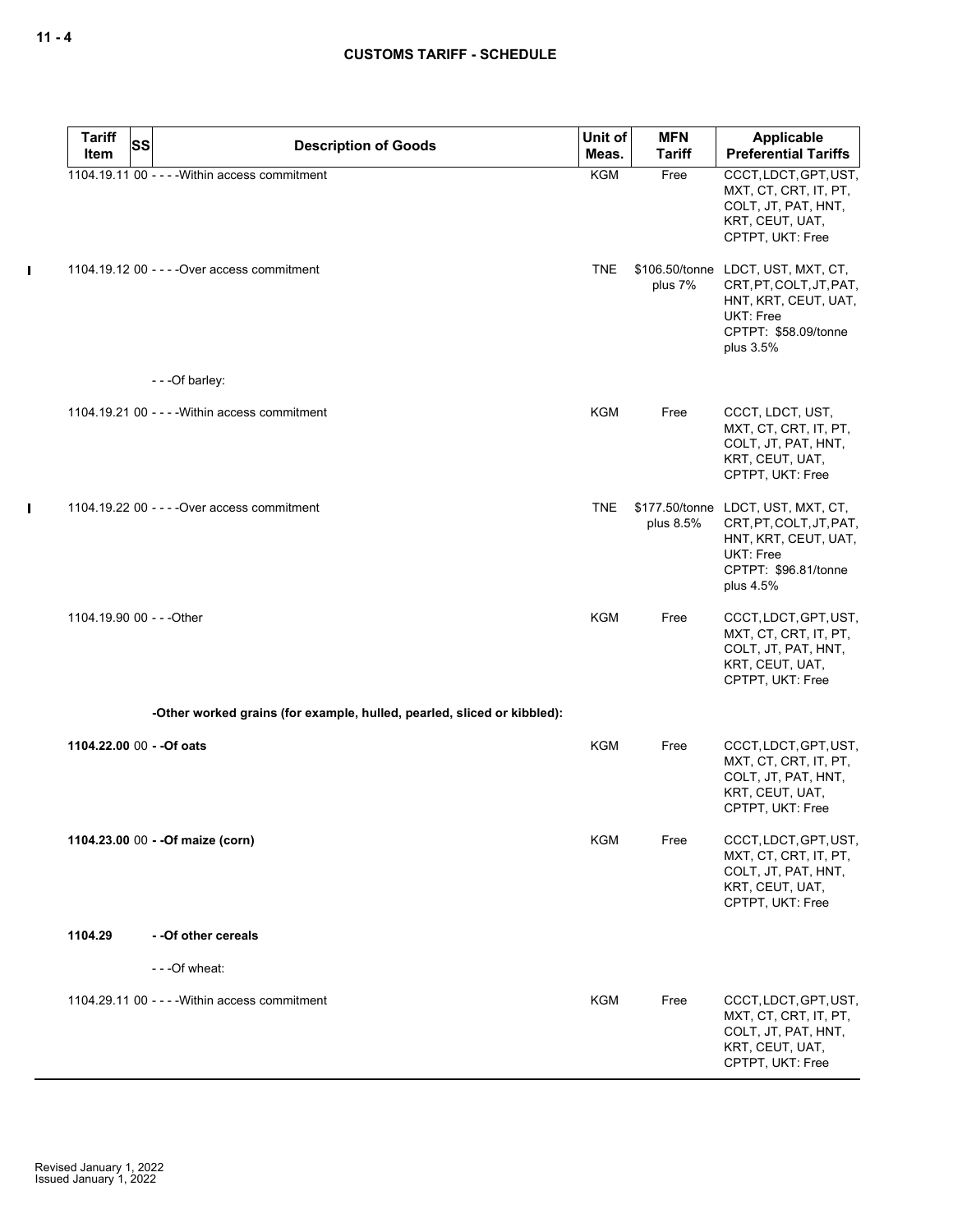# **CUSTOMS TARIFF - SCHEDULE**

|   | <b>Tariff</b><br>Item     | <b>SS</b> | <b>Description of Goods</b>                       | Unit of<br>Meas. | <b>MFN</b><br><b>Tariff</b> | Applicable<br><b>Preferential Tariffs</b>                                                                                               |
|---|---------------------------|-----------|---------------------------------------------------|------------------|-----------------------------|-----------------------------------------------------------------------------------------------------------------------------------------|
| П |                           |           | 1104.29.12 00 - - - - Over access commitment      | <b>TNE</b>       | plus 7%                     | \$113.40/tonne LDCT, UST, MXT, CT,<br>CRT, PT, COLT, JT, PAT,<br>HNT, KRT, CEUT, UAT,<br>UKT: Free<br>CPTPT: \$61.85/tonne<br>plus 3.5% |
|   |                           |           | - - - Of barley:                                  |                  |                             |                                                                                                                                         |
|   |                           |           | 1104.29.21 00 - - - - Within access commitment    | <b>KGM</b>       | Free                        | CCCT, LDCT, UST,<br>MXT, CT, CRT, IT, PT,<br>COLT, JT, PAT, HNT,<br>KRT, CEUT, UAT,<br>CPTPT, UKT: Free                                 |
| П |                           |           | 1104.29.22 00 - - - - Over access commitment      | <b>TNE</b>       | plus 8.5%                   | \$177.50/tonne LDCT, UST, MXT, CT,<br>CRT, PT, COLT, JT, PAT,<br>HNT, KRT, CEUT, UAT,<br>UKT: Free<br>CPTPT: \$96.81/tonne<br>plus 4.5% |
|   | 1104.29.90 00 - - - Other |           |                                                   | <b>KGM</b>       | Free                        | CCCT, LDCT, GPT, UST,<br>MXT, CT, CRT, IT, PT,<br>COLT, JT, PAT, HNT,<br>KRT, CEUT, UAT,<br>CPTPT, UKT: Free                            |
|   | 1104.30                   |           | -Germ of cereals, whole, rolled, flaked or ground |                  |                             |                                                                                                                                         |
|   |                           |           | - - - Of wheat:                                   |                  |                             |                                                                                                                                         |
|   |                           |           | 1104.30.11 00 - - - - Within access commitment    | <b>KGM</b>       | Free                        | CCCT, LDCT, GPT, UST,<br>MXT, CT, CRT, IT, PT,<br>COLT, JT, PAT, HNT,<br>KRT, CEUT, UAT,<br>CPTPT, UKT: Free                            |
| П |                           |           | 1104.30.12 00 - - - - Over access commitment      | <b>TNE</b>       | \$98.60/tonne<br>plus 7%    | LDCT, UST, MXT, CT,<br>CRT, PT, COLT, JT, PAT,<br>HNT, KRT, CEUT, UAT,<br>UKT: Free<br>CPTPT: \$16.43/tonne<br>plus 1%                  |
|   | 1104.30.90 00 - - - Other |           |                                                   | <b>KGM</b>       | Free                        | CCCT, LDCT, GPT, UST,<br>MXT, CT, CRT, IT, PT,<br>COLT, JT, PAT, HNT,<br>KRT, CEUT, UAT,<br>CPTPT, UKT: Free                            |

**11.05 Flour, meal, powder, flakes, granules and pellets of potatoes.**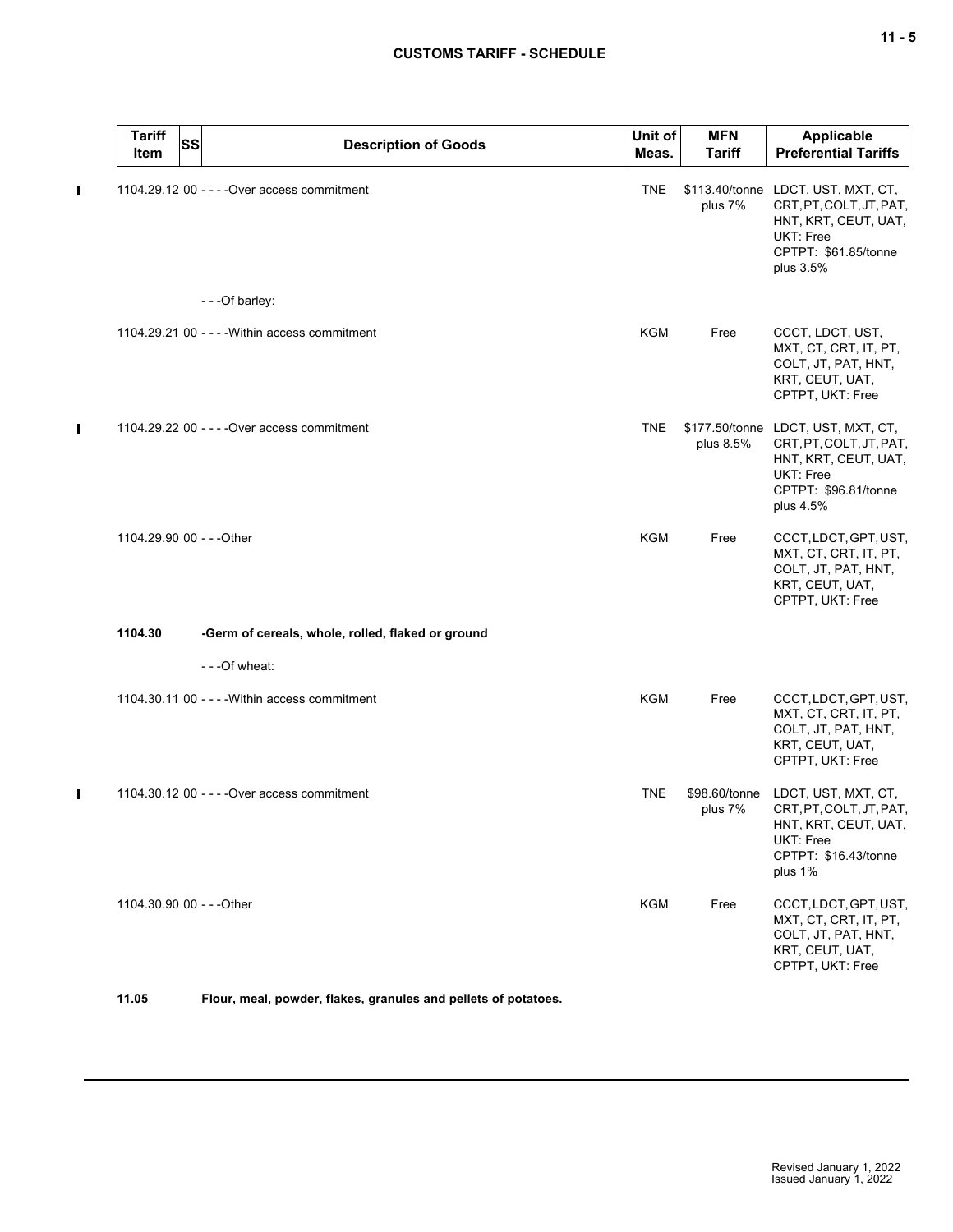| <b>Tariff</b><br>SS | <b>Description of Goods</b>                                                                                                                                       | Unit of    | <b>MFN</b>    | Applicable                                                                                                                 |
|---------------------|-------------------------------------------------------------------------------------------------------------------------------------------------------------------|------------|---------------|----------------------------------------------------------------------------------------------------------------------------|
| Item                |                                                                                                                                                                   | Meas.      | <b>Tariff</b> | <b>Preferential Tariffs</b>                                                                                                |
|                     | 1105.10.00 00 - Flour, meal and powder                                                                                                                            | KGM        | Free          | CCCT, LDCT, GPT, UST,<br>MXT, CT, CRT, IT, PT,<br>COLT, JT, PAT, HNT,<br>CEUT, UAT, CPTPT,<br>UKT: Free                    |
|                     | 1105.20.00 00 - Flakes, granules and pellets                                                                                                                      | KGM        | Free          | CCCT, LDCT, GPT, UST,<br>MXT, CT, CRT, IT, PT,<br>COLT, JT, PAT, HNT,<br>KRT, CEUT, UAT,<br>CPTPT, UKT: Free               |
| 11.06               | Flour, meal and powder of the dried leguminous vegetables of<br>heading 07.13, of sago or of roots or tubers of heading 07.14 or of the<br>products of Chapter 8. |            |               |                                                                                                                            |
|                     | 1106.10.00 00 -Of the dried leguminous vegetables of heading 07.13                                                                                                | KGM        | Free          | CCCT, LDCT, GPT, UST,<br>MXT, CIAT, CT, CRT, IT,<br>PT, COLT, JT, PAT, HNT,<br>KRT, CEUT, UAT,<br>CPTPT, UKT: Free         |
|                     | 1106.20.00 00 -Of sago, roots or tubers of heading 07.14                                                                                                          | <b>KGM</b> | Free          | CCCT, LDCT, GPT, UST,<br>MXT, CIAT, CT, CRT, IT,<br>PT, COLT, JT, PAT, HNT,<br>KRT, CEUT, UAT,<br>CPTPT, UKT: Free         |
|                     | 1106.30.00 00 -Of the products of Chapter 8                                                                                                                       | <b>KGM</b> | Free          | CCCT, LDCT, GPT, UST,<br>MXT, CIAT, CT, CRT, IT,<br>PT, COLT, JT, PAT, HNT,<br>KRT, CEUT, UAT,<br>CPTPT, UKT: Free         |
| 11.07               | Malt, whether or not roasted.                                                                                                                                     |            |               |                                                                                                                            |
| 1107.10             | -Not roasted                                                                                                                                                      |            |               |                                                                                                                            |
|                     | --- Whole:                                                                                                                                                        |            |               |                                                                                                                            |
|                     | 1107.10.11 00 - - - - Within access commitment                                                                                                                    | KGM        | Free          | CCCT, LDCT, UST,<br>MXT, CIAT, CT, CRT, IT,<br>PT, COLT, JT, PAT, HNT,<br>KRT, CEUT, UAT,<br>CPTPT, UKT: Free              |
|                     | 1107.10.12 00 - - - - Over access commitment                                                                                                                      | <b>TNE</b> |               | \$157.00/tonne LDCT, UST, MXT, CT,<br>CRT, PT, COLT, JT, PAT,<br>HNT, KRT, CEUT, UAT,<br>UKT: Free<br>CPTPT: \$85.63/tonne |

- - -Other: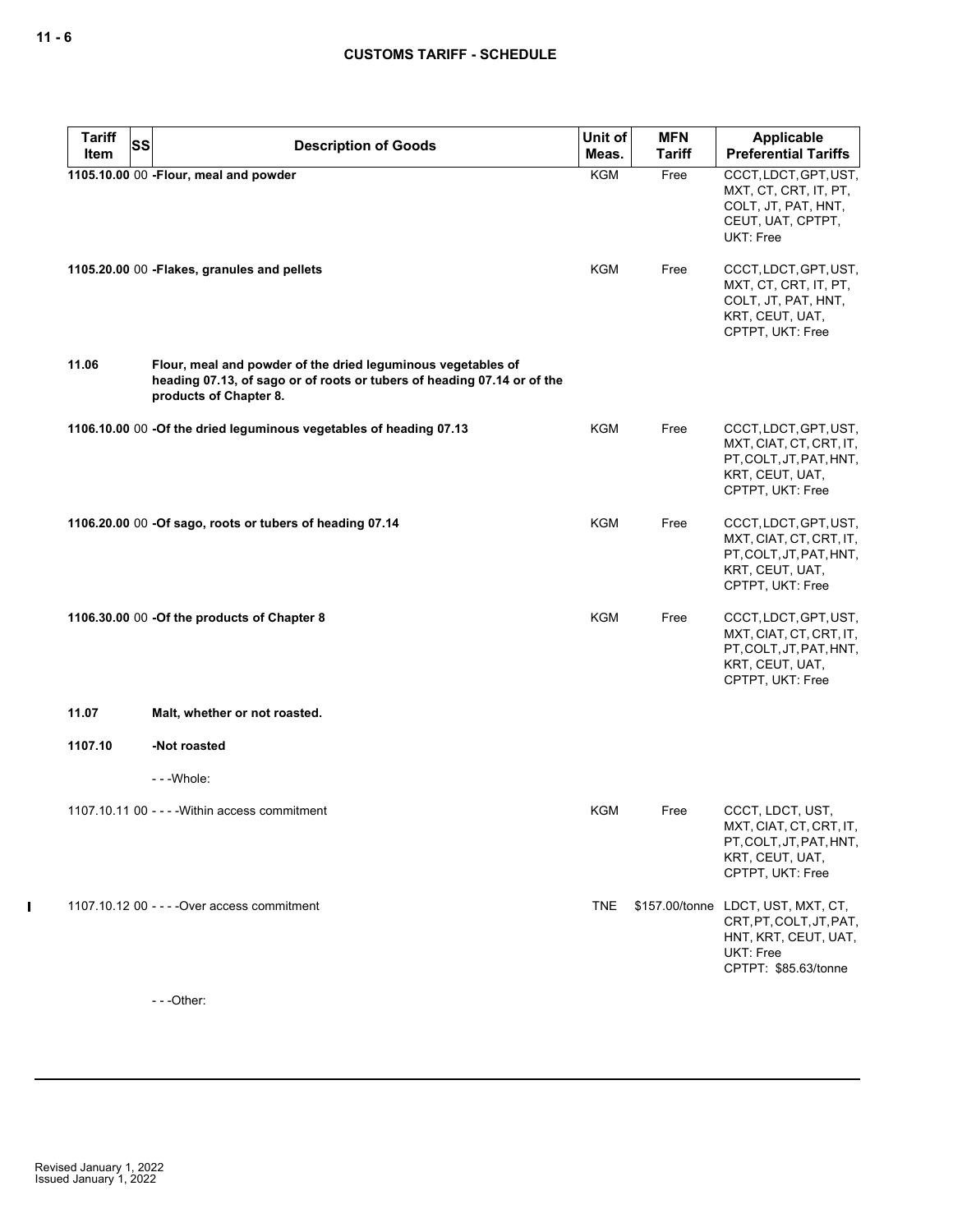| <b>Tariff</b> | SS<br><b>Description of Goods</b>              | Unit of<br>Meas. | <b>MFN</b><br><b>Tariff</b> | Applicable<br><b>Preferential Tariffs</b>                                                                                  |
|---------------|------------------------------------------------|------------------|-----------------------------|----------------------------------------------------------------------------------------------------------------------------|
| Item          | 1107.10.91 00 - - - - Within access commitment | <b>KGM</b>       | Free                        | CCCT, LDCT, UST,                                                                                                           |
|               |                                                |                  |                             | MXT, CIAT, CT, CRT, IT,<br>PT, COLT, JT, PAT, HNT,<br>KRT, CEUT, UAT,<br>CPTPT, UKT: Free                                  |
|               | 1107.10.92 00 - - - - Over access commitment   | <b>TNE</b>       |                             | \$160.10/tonne LDCT, UST, MXT, CT,<br>CRT, PT, COLT, JT, PAT,<br>HNT, KRT, CEUT, UAT,<br>UKT: Free<br>CPTPT: \$87.32/tonne |
| 1107.20       | -Roasted                                       |                  |                             |                                                                                                                            |
|               | - - - Whole:                                   |                  |                             |                                                                                                                            |
|               | 1107.20.11 00 - - - - Within access commitment | <b>KGM</b>       | Free                        | CCCT, LDCT, UST,<br>MXT, CIAT, CT, CRT, IT,<br>PT, COLT, JT, PAT, HNT,<br>KRT, CEUT, UAT,<br>CPTPT, UKT: Free              |
|               | 1107.20.12 00 - - - - Over access commitment   | TNE              |                             | \$141.50/tonne LDCT, UST, MXT, CT,<br>CRT, PT, COLT, JT, PAT,<br>HNT, KRT, CEUT, UAT,<br>UKT: Free<br>CPTPT: \$77.18/tonne |
|               | $- -$ Other:                                   |                  |                             |                                                                                                                            |
|               | 1107.20.91 00 - - - - Within access commitment | <b>KGM</b>       | Free                        | CCCT, LDCT, UST,<br>MXT, CIAT, CT, CRT, IT,<br>PT, COLT, JT, PAT, HNT,<br>KRT, CEUT, UAT,<br>CPTPT, UKT: Free              |
|               | 1107.20.92 00 - - - - Over access commitment   | <b>TNE</b>       | Free                        | LDCT, UST, MXT, CIAT,<br>CT, CRT, PT, COLT, JT,<br>PAT, HNT, KRT, CEUT,<br>UAT, CPTPT, UKT: Free                           |
| 11.08         | Starches; inulin.                              |                  |                             |                                                                                                                            |
|               | -Starches:                                     |                  |                             |                                                                                                                            |
| 1108.11       | - - Wheat starch                               |                  |                             |                                                                                                                            |
|               | 1108.11.10 00 - - - Within access commitment   | <b>KGM</b>       | Free                        | CCCT, LDCT, GPT, UST,<br>MXT, CT, CRT, IT, PT,<br>COLT, JT, PAT, HNT,<br>KRT, CEUT, UAT,<br>CPTPT, UKT: Free               |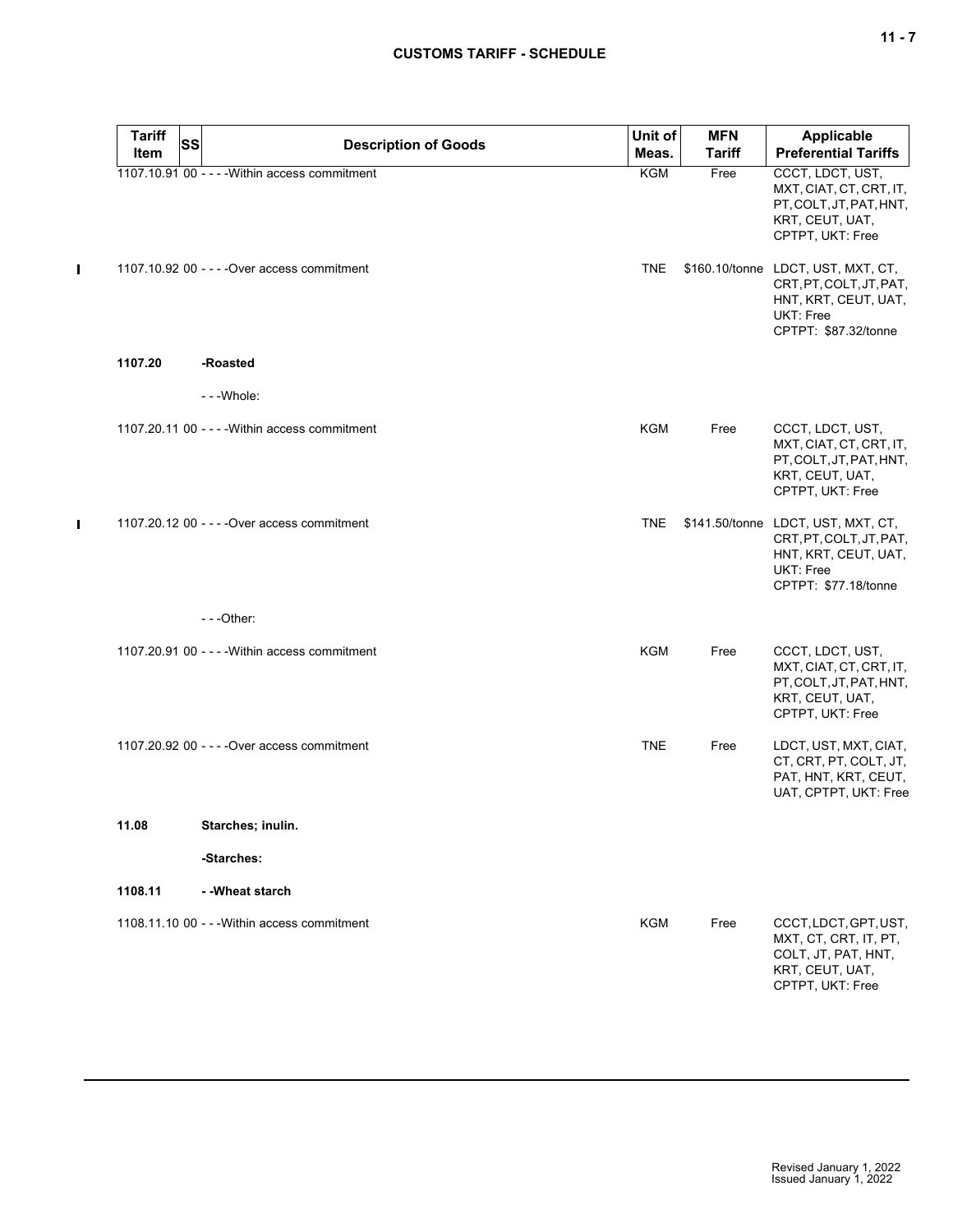| <b>Tariff</b>             | SS | <b>Description of Goods</b>                    | Unit of           | <b>MFN</b> | Applicable                                                                                                                  |
|---------------------------|----|------------------------------------------------|-------------------|------------|-----------------------------------------------------------------------------------------------------------------------------|
| Item                      |    |                                                | Meas.             | Tariff     | <b>Preferential Tariffs</b>                                                                                                 |
|                           |    | 1108.11.20 00 - - - Over access commitment     | <b>TNE</b>        |            | \$237.90/tonne LDCT, UST, MXT, CT,<br>CRT, PT, COLT, JT, PAT,<br>HNT, KRT, CEUT, UAT,<br>UKT: Free<br>CPTPT: \$129.76/tonne |
| 1108.12.00                |    | --Maize (corn) starch                          |                   | Free       | CCCT, LDCT, GPT, UST,<br>MXT, CIAT, CT, CRT, IT,<br>PT.COLT.JT.PAT.HNT.<br>KRT, CEUT, UAT,<br>CPTPT, UKT: Free              |
|                           |    |                                                | KGM<br><b>KGM</b> |            |                                                                                                                             |
| 1108.13.00                |    | --Potato starch                                |                   | 10.5%      | CCCT, LDCT, UST,<br>MXT, CT, CRT, IT, PT,<br>COLT, JT, PAT, HNT,<br>KRT, CEUT, UAT,<br>CPTPT, UKT: Free<br>GPT: 5%          |
|                           |    |                                                | KGM<br><b>KGM</b> |            |                                                                                                                             |
|                           |    | 1108.14.00 00 - - Manioc (cassava) starch      | KGM               | Free       | CCCT, LDCT, GPT, UST,<br>MXT, CIAT, CT, CRT, IT,<br>PT, COLT, JT, PAT, HNT,<br>KRT, CEUT, UAT,<br>CPTPT, UKT: Free          |
| 1108.19                   |    | --Other starches                               |                   |            |                                                                                                                             |
|                           |    | ---Barley starch:                              |                   |            |                                                                                                                             |
|                           |    | 1108.19.11 00 - - - - Within access commitment | <b>KGM</b>        | Free       | CCCT, LDCT, GPT, UST,<br>MXT, CT, CRT, IT, PT,<br>COLT, JT, PAT, HNT,<br>KRT, CEUT, UAT,<br>CPTPT, UKT: Free                |
|                           |    | 1108.19.12 00 - - - - Over access commitment   | <b>TNE</b>        |            | \$188.50/tonne LDCT, UST, MXT, CT,<br>CRT, PT, COLT, JT, PAT,<br>HNT, KRT, CEUT, UAT,<br>UKT: Free<br>CPTPT: \$102.81/tonne |
| 1108.19.90 00 - - - Other |    |                                                | <b>KGM</b>        | Free       | CCCT, LDCT, GPT, UST,<br>MXT, CT, CRT, IT, PT,<br>COLT, JT, PAT, HNT,<br>KRT, CEUT, UAT,<br>CPTPT, UKT: Free                |
| 1108.20.00 00 -Inulin     |    |                                                | <b>KGM</b>        | Free       | CCCT, LDCT, GPT, UST,<br>MXT, CT, CRT, IT, PT,<br>COLT, JT, PAT, HNT,<br>KRT, CEUT, UAT,<br>CPTPT, UKT: Free                |